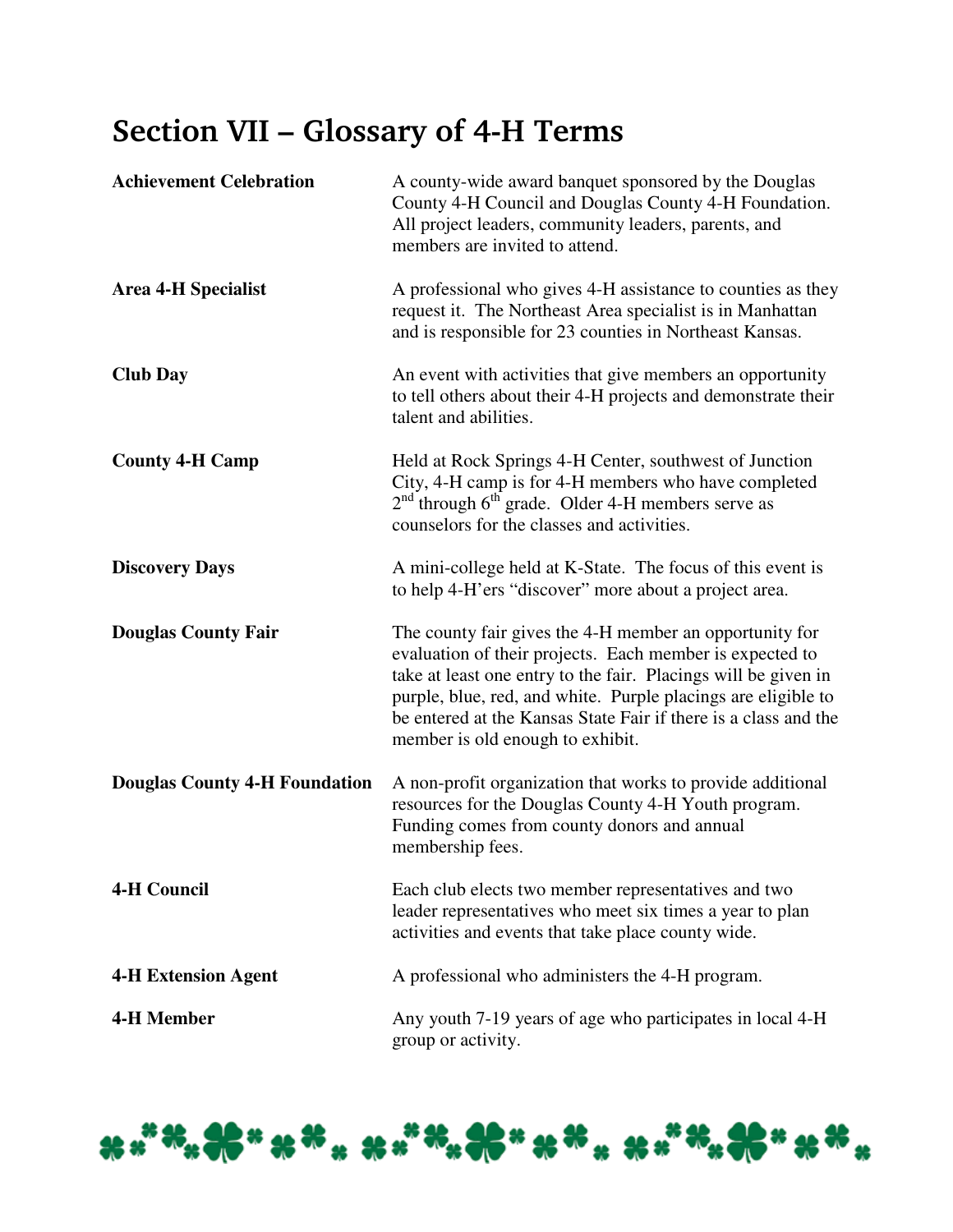| 4-H Program Development Committee(PDC) |                         | An elected body of six people responsible<br>for the direction of the county 4-H program.                                                                                                                                                      |
|----------------------------------------|-------------------------|------------------------------------------------------------------------------------------------------------------------------------------------------------------------------------------------------------------------------------------------|
| <b>4-H Sunday</b>                      |                         | One Sunday is set aside each year to call attention to and<br>emphasize the spiritual H (Heart) of 4-H.                                                                                                                                        |
| <b>Community Club Leader</b>           | of the club.            | A volunteer who is responsible for the organizational part                                                                                                                                                                                     |
| <b>Host Families</b>                   |                         | Families that serve as hosts to exchangees coming to<br>Kansas. Applications are available at the Extension office.                                                                                                                            |
| <b>International Programs</b>          | to another country.     | Programs that provide youth and adults age 12-25 to learn<br>another culture by living it. Programs include a four-week<br>visit in Japan and a six to eight week experience traveling                                                         |
| <b>Youth Leader</b>                    |                         | A 4-H member who is 12 years of age or older, is enrolled<br>in the Junior Leadership project, and takes an active part in<br>helping the younger members in the club.                                                                         |
| <b>Kansas City Conference</b>          |                         | Older members are selected to represent our county as they<br>join other 4-H Youth from Kansas, Iowa, Missouri, and<br>Oklahoma at the three day conference.                                                                                   |
| <b>Kansas 4-H Foundation</b>           |                         | A non-profit organization which works to provide<br>additional resources for the 4-H program. They sponsor<br>scholarships, funding for programs and other assistance.                                                                         |
| <b>Kansas State University</b>         |                         | A land grant college which has the responsibility for taking<br>education to the people of the state (extension). The 4-H<br>program is part of this directive.                                                                                |
| <b>National 4-H Week</b>               |                         | The first full week in October. Keep an eye out see what<br>events are going on to celebrate it.                                                                                                                                               |
| <b>Parent's Committee</b>              | assisting club leaders. | A committee made up of three to five adults with the<br>responsibility of recruiting and orientation of project<br>leaders, making and arranging leaders, training and                                                                         |
| Project                                | county fair.            | A learning experience for the 4-H member, where they<br>learn to make or do an activity in a particular subject area.<br>Each member should take at least one project, complete the<br>record book for the project and make an exhibit for the |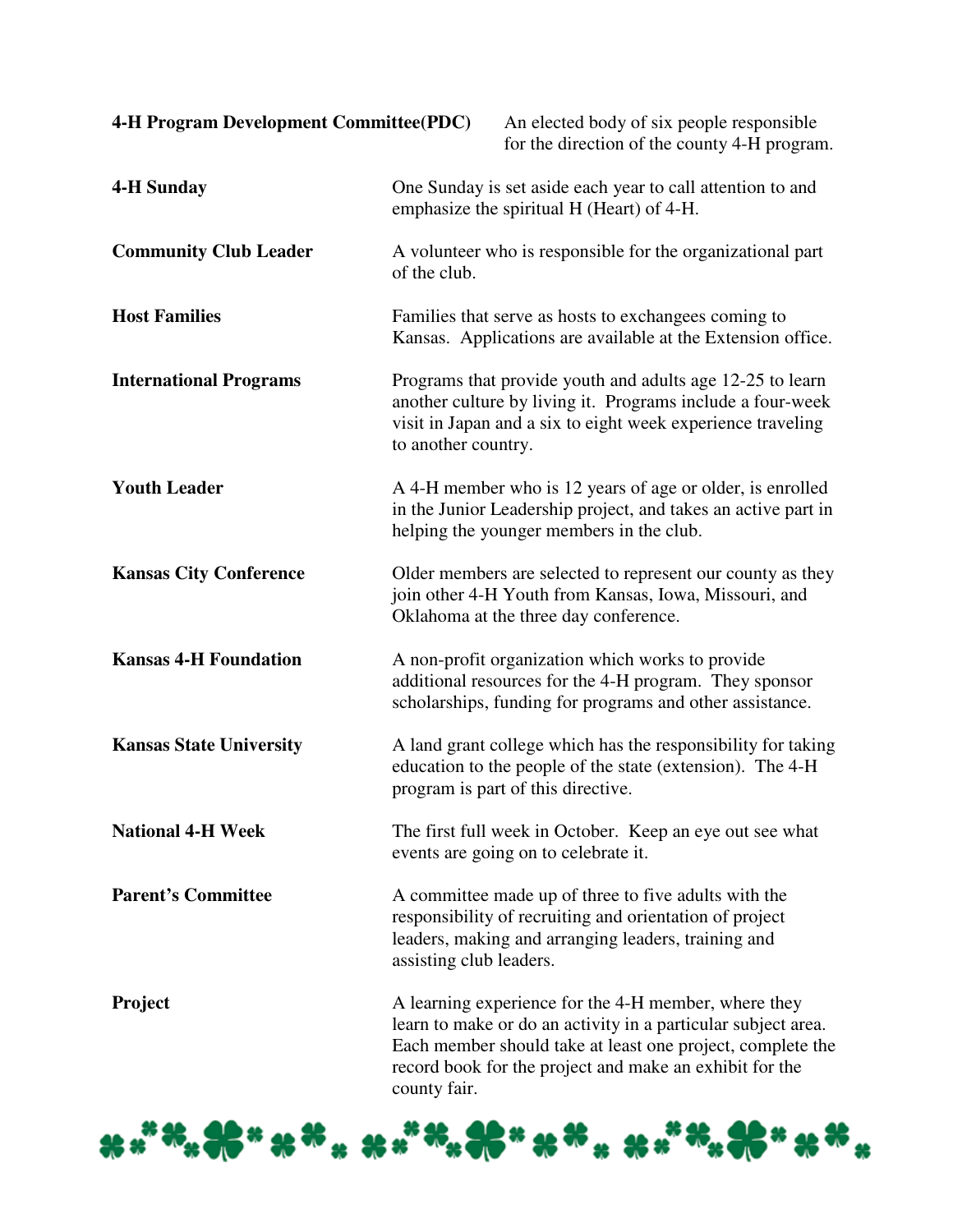| <b>Project Leader</b>        | A volunteer who helps youth as they learn. This person can<br>be a 4-H parent or person from the community who has<br>knowledge in a particular subject matter area and agrees to<br>help with a project. |
|------------------------------|-----------------------------------------------------------------------------------------------------------------------------------------------------------------------------------------------------------|
| <b>Regional 4-H Club Day</b> | Top entries from the county 4-H Club Day are eligible to<br>compete at Regional Club Day with other counties.                                                                                             |
| <b>State 4-H Specialists</b> | A state professional specializing in a specific part of the<br>4-H program. There are currently ten state specialists.                                                                                    |
| <b>Trainers</b>              | Adults who have been trained in a specific area so that they<br>can assist and train other volunteers.                                                                                                    |